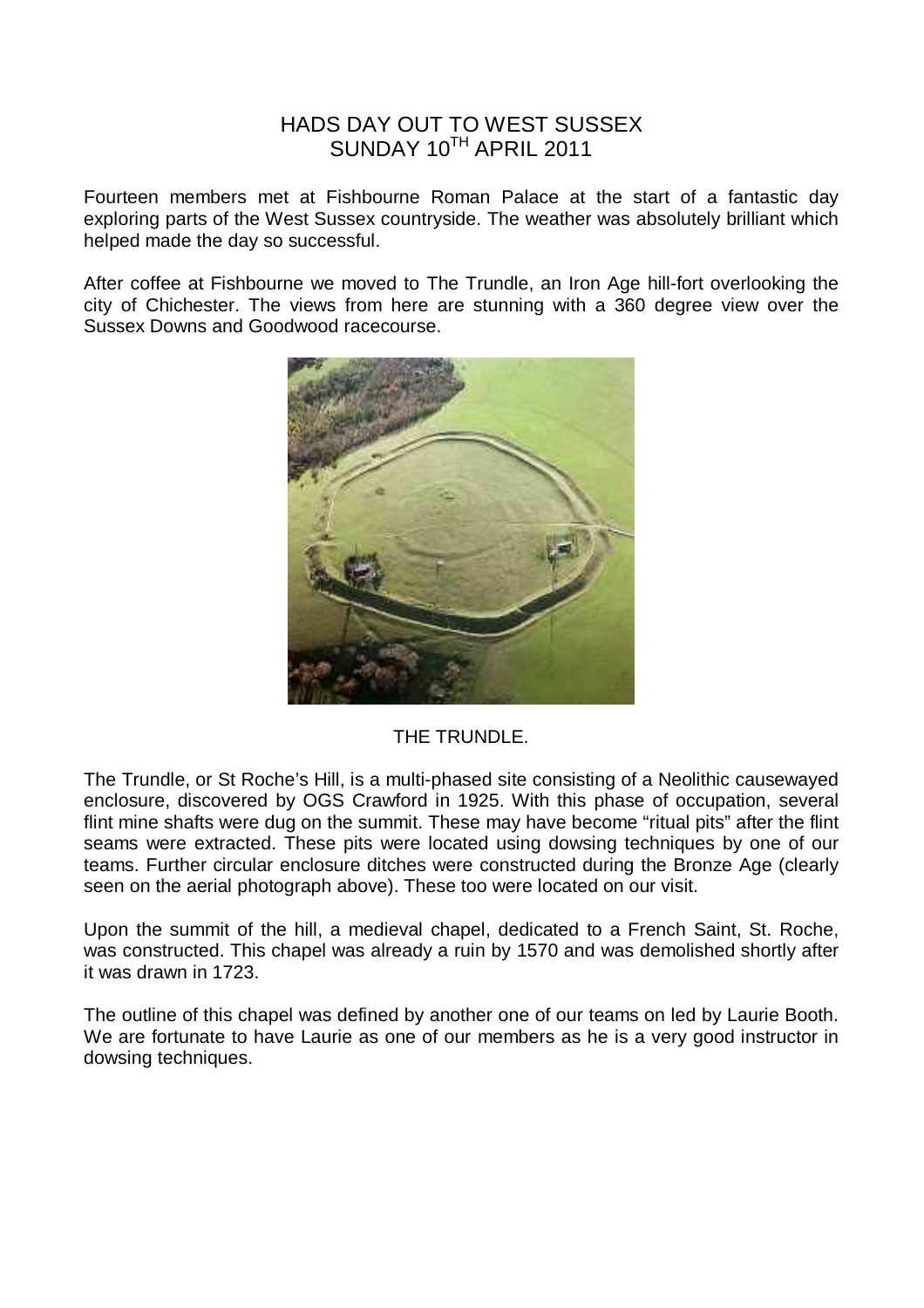

Laurie and his team locating the site of St Roche's chapel (The statue is of a famous horse called Artemis)

For further details see: - http://www.sussexarch.org.uk/saaf/trundle.html



Plan of the excavation trenches on The Trundle

According to local folklore, a statue of a Golden Calf lies buried beneath the hill but every time people dig down to find it the devil moves it to somewhere else!

I'm not too sure about the devil, but the moles have been busy digging up the hill and we found sherds of Bronze Age pottery and a few fragments of Roman tile in the molehills.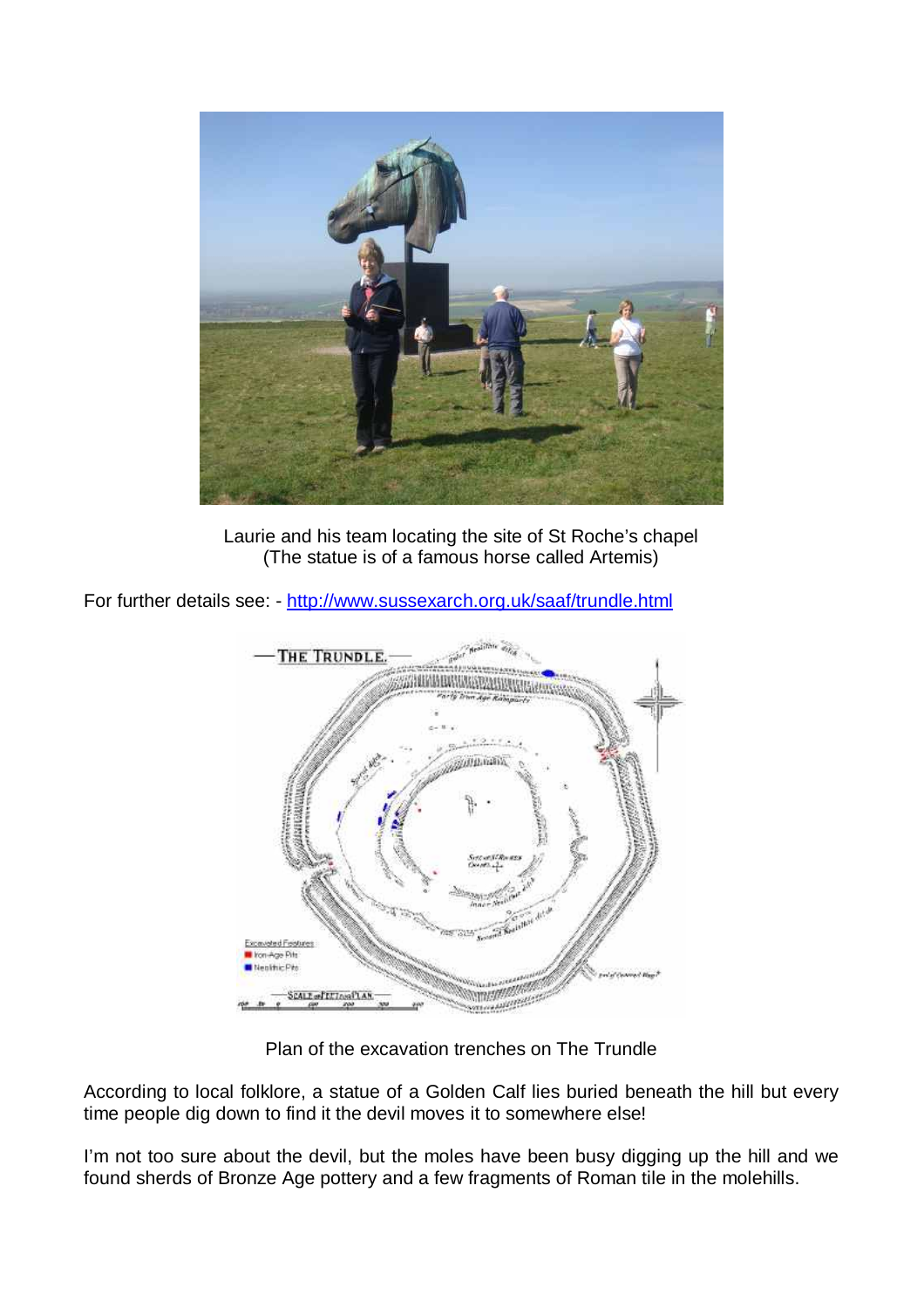Before lunch we visited Eartham Wood to view an excellent example of Stane Street, the Roman road which runs from Chichester to London, the two side ditches and the "agger" can be clearly seen for a distance of two miles running through the wood.



Stane Street passing through Eartham Wood

Lunch was taken at The Winterton Arms at Crockerhill, the old A27: a ghost of its former self running in front of the pub.

After lunch we moved to Slindon Woods to view the famous "raised beach" of pebblestones, the remains of a prehistoric beach and riverbank. The beach area is very substantial in size, with pebbles very similar to those found at Chesil beach in Dorset. On a previous visit Don had found a "Boxgrove ovate flake" that had been produced by an individual nearly 500,000 years ago!